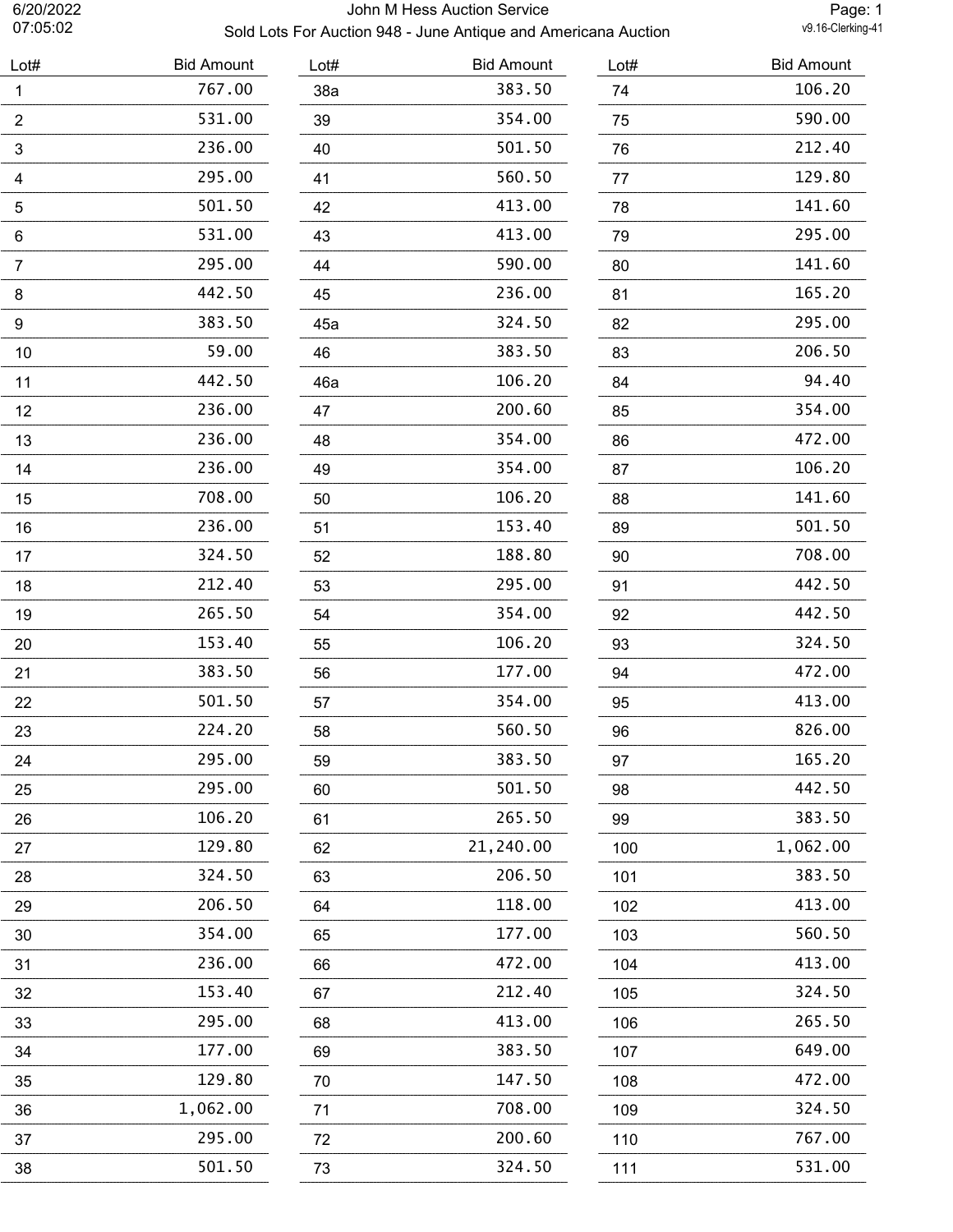# 6/20/2022 John M Hess Auction Service Sold Lots For Auction 948 - June Antique and Americana Auction

Page: 2<br>v9.16-Clerking-41

| Lot# | <b>Bid Amount</b> | Lot# | <b>Bid Amount</b> | Lot# | <b>Bid Amount</b> |
|------|-------------------|------|-------------------|------|-------------------|
| 112  | 383.50            | 149a | 47.20             | 185  | 82.60             |
| 113  | 1,298.00          | 150  | 106.20            | 186  | 265.50            |
| 114  | 354.00            | 150a | 59.00             | 188  | 118.00            |
| 115  | 265.50            | 151  | 188.80            | 189  | 118.00            |
| 116  | 324.50            | 151a | 47.20             | 190  | 118.00            |
| 117  | 354.00            | 151b | 29.50             | 192  | 118.00            |
| 118  | 295.00            | 152  | 442.50            | 193  | 165.20            |
| 119  | 147.50            | 153  | 354.00            | 194  | 236.00            |
| 120  | 560.50            | 154  | 236.00            | 195  | 324.50            |
| 121  | 649.00            | 155  | 442.50            | 196  | 295.00            |
| 122  | 177.00            | 156  | 590.00            | 197  | 442.50            |
| 123  | 383.50            | 157  | 295.00            | 198  | 826.00            |
| 124  | 153.40            | 158  | 177.00            | 199  | 885.00            |
| 125  | 442.50            | 159  | 236.00            | 200  | 501.50            |
| 126  | 590.00            | 160  | 177.00            | 201  | 70.80             |
| 127  | 826.00            | 161  | 206.50            | 202  | 1,121.00          |
| 128  | 383.50            | 162  | 141.60            | 203  | 236.00            |
| 129  | 324.50            | 163  | 129.80            | 204  | 118.00            |
| 130  | 472.00            | 164  | 106.20            | 205  | 165.20            |
| 131  | 649.00            | 165  | 224.20            | 206  | 106.20            |
| 132  | 147.50            | 166  | 141.60            | 207  | 501.50            |
| 133  | 70.80             | 167  | 236.00            | 208  | 560.50            |
| 134  | 560.50            | 168  | 147.50            | 209  | 472.00            |
| 135  | 383.50            | 169  | 141.60            | 210  | 295.00            |
| 136  | 442.50            | 170  | 70.80             | 211  | 200.60            |
| 137  | 236.00            | 171  | 200.60            | 212  | 70.80             |
| 138  | 165.20            | 172  | 224.20            | 213  | 129.80            |
| 139  | 354.00            | 173  | 442.50            | 214  | 1,003.00          |
| 140  | 236.00            | 174  | 70.80             | 215  | 295.00            |
| 141  | 295.00            | 175  | 354.00            | 216  | 165.20            |
| 142  | 265.50            | 176  | 1,003.00          | 217  | 188.80            |
| 143  | 10,030.00         | 177  | 442.50            | 218  | 153.40            |
| 144  | 177.00            | 179  | 501.50            | 219  | 118.00            |
| 145  | 265.50            | 180  | 188.80            | 220  | 590.00            |
| 146  | 324.50            | 181  | 118.00            | 221  | 59.00             |
| 147  | 295.00            | 182  | 147.50            | 222  | 118.00            |
| 148  | 531.00            | 183  | 206.50            | 223  | 354.00            |
| 149  | 82.60             | 184  | 354.00            | 224  | 501.50            |
|      |                   |      |                   |      |                   |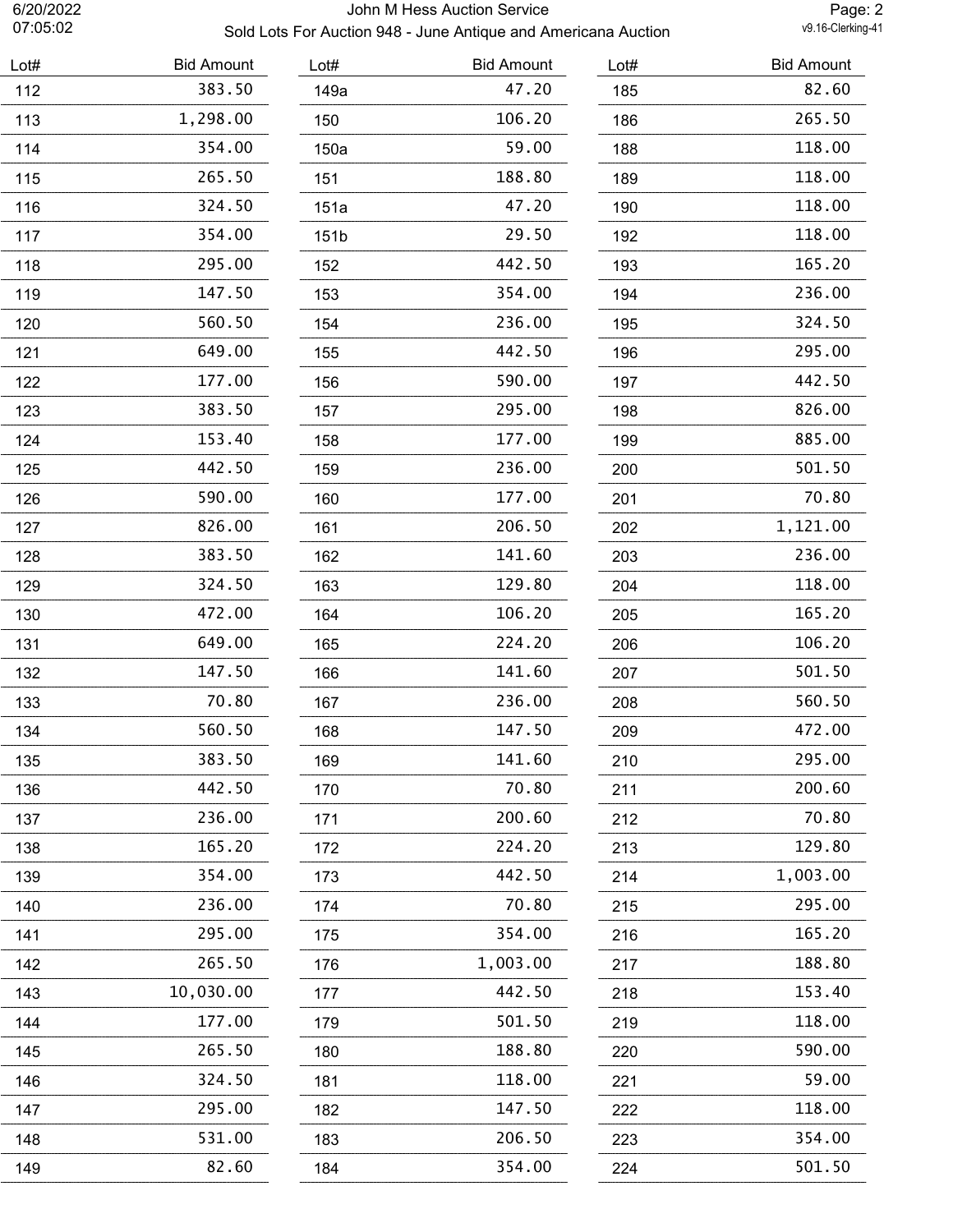# 6/20/2022 John M Hess Auction Service Sold Lots For Auction 948 - June Antique and Americana Auction

Page: 3<br>v9.16-Clerking-41

| Lot# | <b>Bid Amount</b> | Lot# | <b>Bid Amount</b> | Lot# | <b>Bid Amount</b> |
|------|-------------------|------|-------------------|------|-------------------|
| 225  | 472.00            | 264  | 501.50            | 304  | 2,832.00          |
| 226  | 188.80            | 265  | 59.00             | 305  | 885.00            |
| 227  | 295.00            | 266  | 59.00             | 306  | 590.00            |
| 228  | 118.00            | 267  | 826.00            | 307  | 1,888.00          |
| 229  | 200.60            | 268  | 1,121.00          | 308  | 708.00            |
| 230  | 141.60            | 269  | 501.50            | 309  | 200.60            |
| 231  | 200.60            | 270  | 10,030.00         | 310  | 188.80            |
| 232  | 30,680.00         | 271  | 1,475.00          | 311  | 4,425.00          |
| 233  | 531.00            | 272  | 472.00            | 312  | 383.50            |
| 234  | 413.00            | 273  | 265.50            | 313  | 383.50            |
| 236  | 212.40            | 274  | 354.00            | 314  | 153.40            |
| 237  | 442.50            | 275  | 295.00            | 315  | 165.20            |
| 238  | 200.60            | 276  | 1,652.00          | 316  | 472.00            |
| 239  | 649.00            | 277  | 767.00            | 317  | 141.60            |
| 240  | 649.00            | 278  | 200.60            | 318  | 501.50            |
| 241  | 265.50            | 279  | 413.00            | 319  | 501.50            |
| 242  | 413.00            | 280  | 885.00            | 320  | 472.00            |
| 243  | 165.20            | 281  | 265.50            | 321  | 165.20            |
| 244  | 153.40            | 282  | 212.40            | 322  | 153.40            |
| 245  | 590.00            | 283  | 265.50            | 323  | 885.00            |
| 246  | 224.20            | 284  | 59.00             | 324  | 501.50            |
| 247  | 649.00            | 285  | 383.50            | 325  | 944.00            |
| 248  | 265.50            | 287  | 1,770.00          | 326  | 129.80            |
| 249  | 129.80            | 288  | 442.50            | 327  | 59.00             |
| 250  | 2,478.00          | 289  | 324.50            | 328  | 354.00            |
| 251  | 442.50            | 290  | 324.50            | 329  | 177.00            |
| 252  | 354.00            | 291  | 708.00            | 330  | 265.50            |
| 253  | 295.00            | 292  | 442.50            | 331  | 236.00            |
| 254  | 1,121.00          | 293  | 236.00            | 332  | 141.60            |
| 255  | 141.60            | 294  | 560.50            | 333  | 59.00             |
| 256  | 1,180.00          | 295  | 59.00             | 334  | 1,298.00          |
| 257  | 354.00            | 296  | 118.00            | 335  | 200.60            |
| 258  | 826.00            | 297  | 767.00            | 336  | 295.00            |
| 259  | 413.00            | 298  | 70.80             | 337  | 212.40            |
| 260  | 206.50            | 299  | 885.00            | 338  | 324.50            |
| 261  | 472.00            | 300  | 442.50            | 339  | 236.00            |
| 262  | 1,416.00          | 301  | 590.00            | 340  | 560.50            |
| 263  | 153.40            | 302  | 708.00            | 341  | 708.00            |
|      |                   |      |                   |      |                   |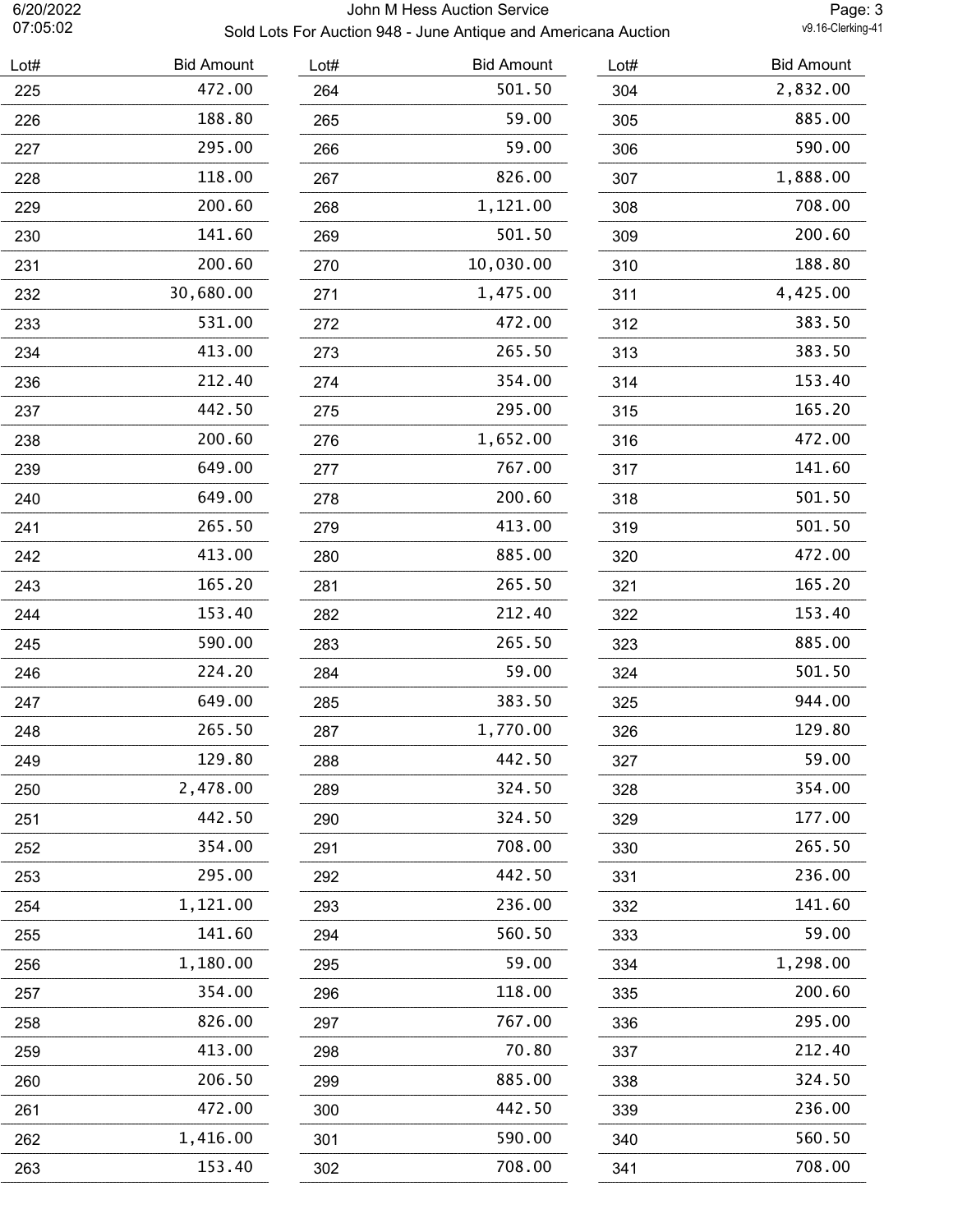# 6/20/2022 John M Hess Auction Service Sold Lots For Auction 948 - June Antique and Americana Auction

Page: 4<br>v9.16-Clerking-41

| Lot# | <b>Bid Amount</b> | Lot# | <b>Bid Amount</b> | Lot# | <b>Bid Amount</b> |
|------|-------------------|------|-------------------|------|-------------------|
| 342  | 944.00            | 380  | 129.80            | 418  | 129.80            |
| 343  | 188.80            | 381  | 118.00            | 419  | 59.00             |
| 344  | 2,596.00          | 382  | 383.50            | 420  | 413.00            |
| 345  | 442.50            | 383  | 1,888.00          | 421  | 177.00            |
| 346  | 59.00             | 384  | 383.50            | 422  | 265.50            |
| 347  | 177.00            | 385  | 188.80            | 423  | 413.00            |
| 347a | 265.50            | 386  | 265.50            | 424  | 94.40             |
| 348  | 4,425.00          | 387  | 5,605.00          | 425  | 236.00            |
| 349  | 1,180.00          | 388  | 265.50            | 426  | 295.00            |
| 350  | 59.00             | 389  | 324.50            | 427  | 442.50            |
| 351  | 236.00            | 390  | 118.00            | 428  | 106.20            |
| 352  | 129.80            | 391  | 590.00            | 429  | 224.20            |
| 354  | 94.40             | 392  | 619.50            | 430  | 153.40            |
| 355  | 70.80             | 393  | 295.00            | 431  | 295.00            |
| 356  | 70.80             | 394  | 472.00            | 432  | 106.20            |
| 357  | 59.00             | 395  | 265.50            | 433  | 383.50            |
| 358  | 147.50            | 396  | 472.00            | 434  | 413.00            |
| 359  | 59.00             | 397  | 2,596.00          | 435  | 5,015.00          |
| 360  | 295.00            | 398  | 354.00            | 436  | 1,003.00          |
| 361  | 129.80            | 399  | 295.00            | 437  | 212.40            |
| 362  | 129.80            | 400  | 1,180.00          | 438  | 129.80            |
| 363  | 141.60            | 401  | 59.00             | 439  | 324.50            |
| 364  | 141.60            | 402  | 141.60            | 440  | 118.00            |
| 365  | 141.60            | 403  | 265.50            | 441  | 413.00            |
| 366  | 129.80            | 404  | 177.00            | 442  | 1,888.00          |
| 367  | 177.00            | 405  | 94.40             | 443  | 141.60            |
| 368  | 141.60            | 406  | 188.80            | 444  | 1,003.00          |
| 369  | 47.20             | 407  | 265.50            | 445  | 324.50            |
| 370  | 141.60            | 408  | 265.50            | 446  | 177.00            |
| 371  | 59.00             | 409  | 472.00            | 447  | 354.00            |
| 372  | 118.00            | 410  | 177.00            | 448  | 1,534.00          |
| 373  | 188.80            | 411  | 354.00            | 449  | 560.50            |
| 374  | 472.00            | 412  | 265.50            | 450  | 177.00            |
| 375  | 531.00            | 413  | 354.00            | 451  | 1,003.00          |
| 376  | 354.00            | 414  | 177.00            | 452  | 2,478.00          |
| 377  | 472.00            | 415  | 141.60            | 453  | 885.00            |
| 378  | 59.00             | 416  | 354.00            | 454  | 2,832.00          |
| 379  | 265.50            | 417  | 324.50            | 455  | 324.50            |
|      |                   |      |                   |      |                   |